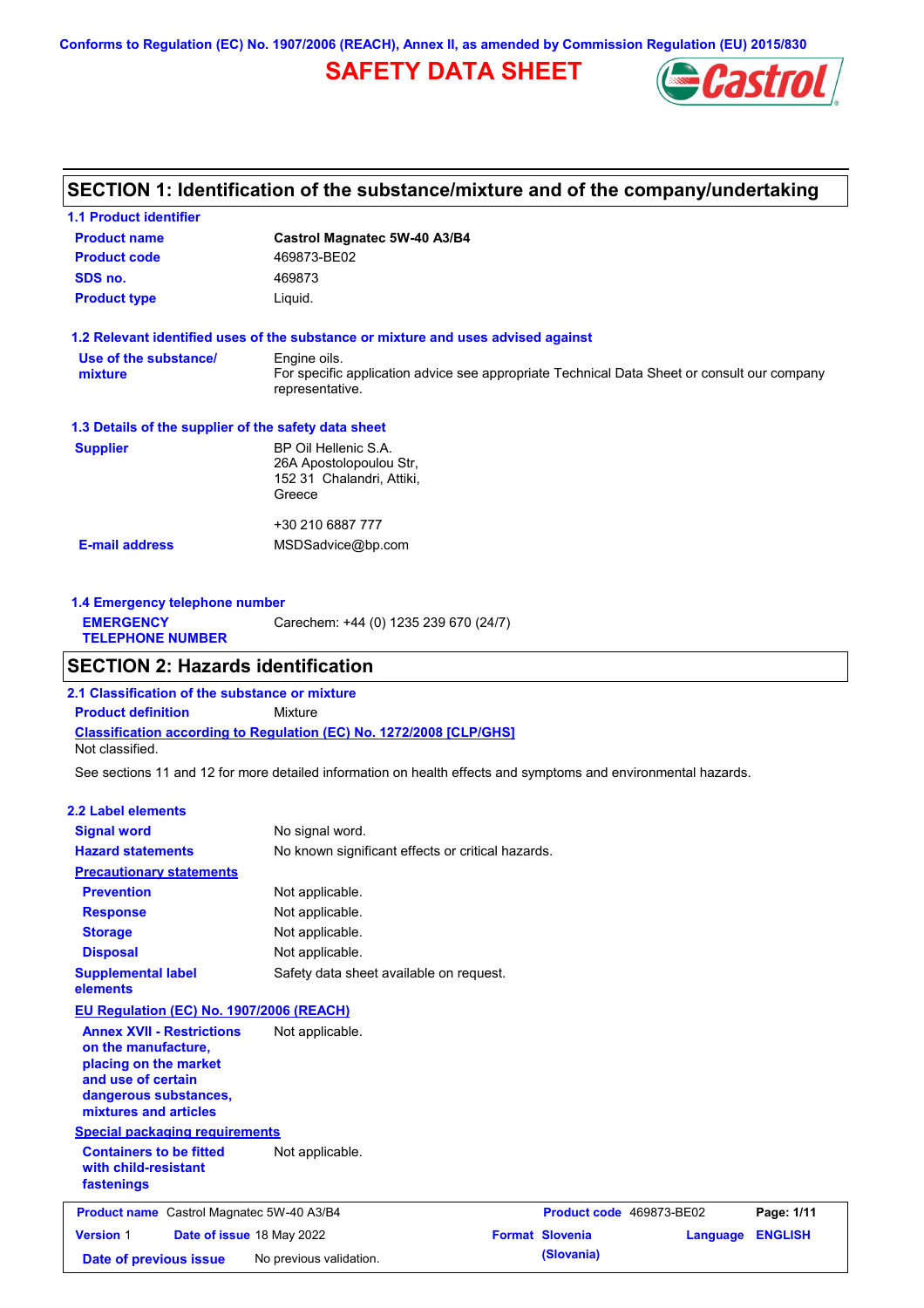# **SECTION 2: Hazards identification**

| <b>Tactile warning of danger</b>                                                                                         | Not applicable.                                                                                                                                                                                                                 |
|--------------------------------------------------------------------------------------------------------------------------|---------------------------------------------------------------------------------------------------------------------------------------------------------------------------------------------------------------------------------|
| 2.3 Other hazards                                                                                                        |                                                                                                                                                                                                                                 |
| <b>Results of PBT and vPvB</b><br>assessment                                                                             | Product does not meet the criteria for PBT or vPvB according to Regulation (EC) No. 1907/2006.<br>Annex XIII.                                                                                                                   |
| <b>Product meets the criteria</b><br>for PBT or vPvB according<br>to Regulation (EC) No.<br><b>1907/2006, Annex XIII</b> | This mixture does not contain any substances that are assessed to be a PBT or a vPvB.                                                                                                                                           |
| Other hazards which do<br>not result in classification                                                                   | Defatting to the skin.<br><b>USED ENGINE OILS</b><br>Used engine oil may contain hazardous components which have the potential to cause skin<br>cancer.<br>See Toxicological Information, section 11 of this Safety Data Sheet. |

### **SECTION 3: Composition/information on ingredients**

| <b>3.2 Mixtures</b>       |
|---------------------------|
| <b>Product definition</b> |

**Mixture** 

Highly refined base oil (IP 346 DMSO extract < 3%). Proprietary performance additives.

| <b>Product/ingredient</b><br>name                                       | <b>Identifiers</b>                                                                      | $\frac{9}{6}$ | <b>Regulation (EC) No.</b><br>1272/2008 [CLP] | <b>Type</b> |
|-------------------------------------------------------------------------|-----------------------------------------------------------------------------------------|---------------|-----------------------------------------------|-------------|
| Distillates (petroleum), hydrotreated<br>heavy paraffinic               | REACH #: 01-2119484627-25<br>$EC: 265-157-1$<br>CAS: 64742-54-7<br>Index: 649-467-00-8  | ≥25 - ≤50     | Asp. Tox. 1, H304                             | $[1]$       |
| Lubricating oils (petroleum), C15-30,<br>hydrotreated neutral oil-based | REACH #: 01-2119474878-16 ≤3<br>EC: 276-737-9<br>CAS: 72623-86-0<br>Index: 649-482-00-X |               | Asp. Tox. 1, H304                             | $[1]$       |
| Lubricating oils (petroleum), C20-50,<br>hydrotreated neutral oil-based | REACH #: 01-2119474889-13 ≤3<br>EC: 276-738-4<br>CAS: 72623-87-1<br>Index: 649-483-00-5 |               | Asp. Tox. 1, H304                             | $[1]$       |

### **See Section 16 for the full text of the H statements declared above.**

**Type** 

[1] Substance classified with a health or environmental hazard

[2] Substance with a workplace exposure limit

[3] Substance meets the criteria for PBT according to Regulation (EC) No. 1907/2006, Annex XIII

[4] Substance meets the criteria for vPvB according to Regulation (EC) No. 1907/2006, Annex XIII

[5] Substance of equivalent concern

[6] Additional disclosure due to company policy

Occupational exposure limits, if available, are listed in Section 8.

### **SECTION 4: First aid measures**

| <b>4.1 Description of first aid measures</b> |                                                                                                                                                                                                                                         |
|----------------------------------------------|-----------------------------------------------------------------------------------------------------------------------------------------------------------------------------------------------------------------------------------------|
| Eye contact                                  | In case of contact, immediately flush eyes with plenty of water for at least 15 minutes. Eyelids<br>should be held away from the eyeball to ensure thorough rinsing. Check for and remove any<br>contact lenses. Get medical attention. |
| <b>Skin contact</b>                          | Wash skin thoroughly with soap and water or use recognised skin cleanser. Remove<br>contaminated clothing and shoes. Wash clothing before reuse. Clean shoes thoroughly before<br>reuse. Get medical attention if irritation develops.  |
| <b>Inhalation</b>                            | If inhaled, remove to fresh air. Get medical attention if symptoms occur.                                                                                                                                                               |
| <b>Ingestion</b>                             | Do not induce vomiting unless directed to do so by medical personnel. Get medical attention if<br>symptoms occur.                                                                                                                       |
| <b>Protection of first-aiders</b>            | No action shall be taken involving any personal risk or without suitable training.                                                                                                                                                      |

#### **4.2 Most important symptoms and effects, both acute and delayed**

See Section 11 for more detailed information on health effects and symptoms.

### **Potential acute health effects**

| <b>Product name</b> Castrol Magnatec 5W-40 A3/B4 |  | <b>Product code</b> 469873-BE02  |  | Page: 2/11             |                  |  |
|--------------------------------------------------|--|----------------------------------|--|------------------------|------------------|--|
| <b>Version 1</b>                                 |  | <b>Date of issue 18 May 2022</b> |  | <b>Format Slovenia</b> | Language ENGLISH |  |
| Date of previous issue                           |  | No previous validation.          |  | (Slovania)             |                  |  |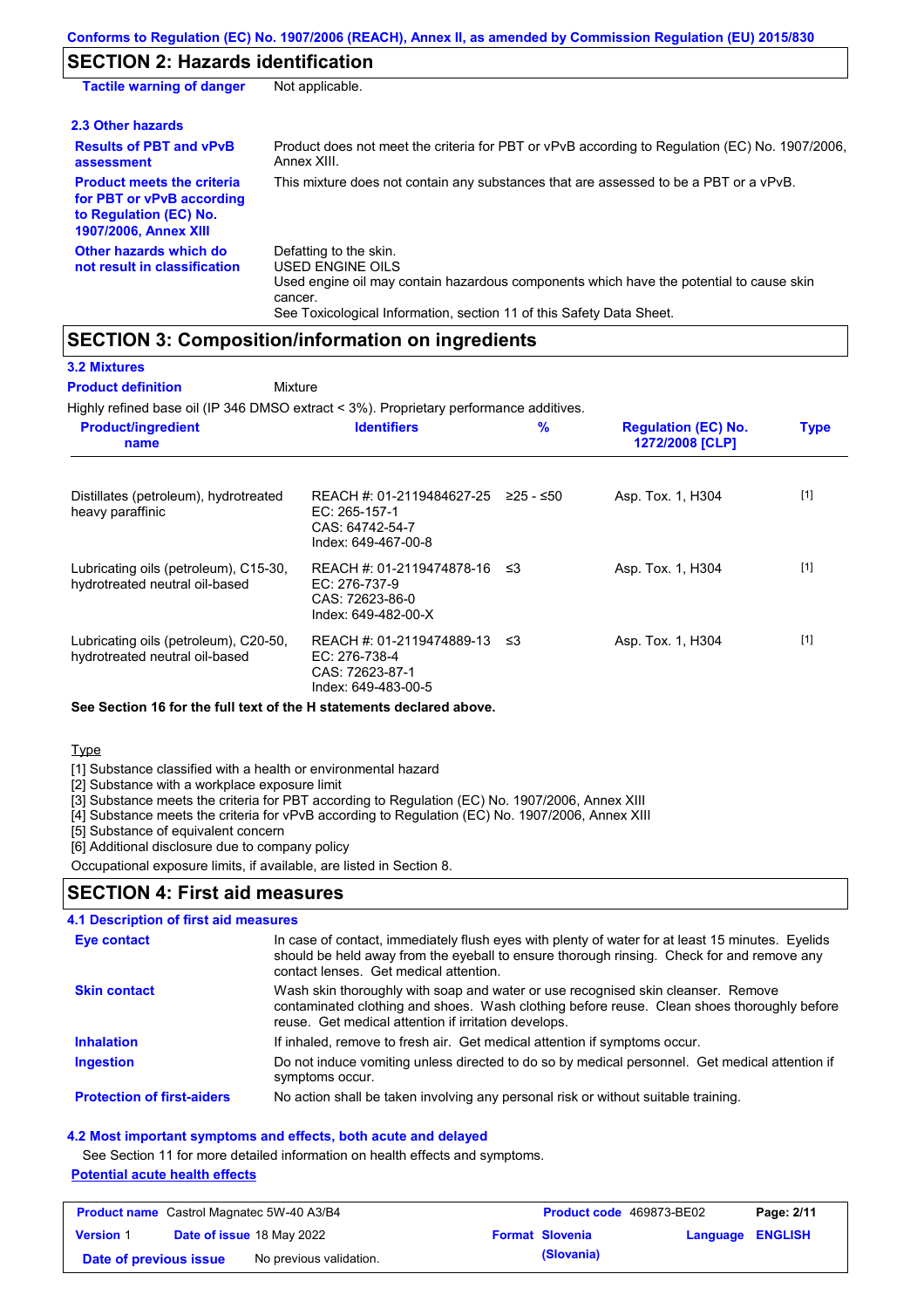# **SECTION 4: First aid measures**

| <b>Inhalation</b>   | Vapour inhalation under ambient conditions is not normally a problem due to low vapour<br>pressure.               |
|---------------------|-------------------------------------------------------------------------------------------------------------------|
| <b>Ingestion</b>    | No known significant effects or critical hazards.                                                                 |
| <b>Skin contact</b> | Defatting to the skin. May cause skin dryness and irritation.                                                     |
| <b>Eye contact</b>  | No known significant effects or critical hazards.                                                                 |
|                     | Delayed and immediate effects as well as chronic effects from short and long-term exposure                        |
| <b>Inhalation</b>   | Overexposure to the inhalation of airborne droplets or aerosols may cause irritation of the<br>respiratory tract. |
| <b>Ingestion</b>    | Ingestion of large quantities may cause nausea and diarrhoea.                                                     |
| <b>Skin contact</b> | Prolonged or repeated contact can defat the skin and lead to irritation and/or dermatitis.                        |
| <b>Eye contact</b>  | Potential risk of transient stinging or redness if accidental eye contact occurs.                                 |
|                     |                                                                                                                   |

# **4.3 Indication of any immediate medical attention and special treatment needed**

| 5.1 Extinguishing media                                   |                                                                                                                                                                                                                                                                                                                                                                   |  |  |
|-----------------------------------------------------------|-------------------------------------------------------------------------------------------------------------------------------------------------------------------------------------------------------------------------------------------------------------------------------------------------------------------------------------------------------------------|--|--|
| <b>Suitable extinguishing</b><br>media                    | In case of fire, use foam, dry chemical or carbon dioxide extinguisher or spray.                                                                                                                                                                                                                                                                                  |  |  |
| <b>Unsuitable extinguishing</b><br>media                  | Do not use water jet. The use of a water jet may cause the fire to spread by splashing the<br>burning product.                                                                                                                                                                                                                                                    |  |  |
| 5.2 Special hazards arising from the substance or mixture |                                                                                                                                                                                                                                                                                                                                                                   |  |  |
| <b>Hazards from the</b><br>substance or mixture           | In a fire or if heated, a pressure increase will occur and the container may burst.                                                                                                                                                                                                                                                                               |  |  |
| <b>Hazardous combustion</b><br>products                   | Combustion products may include the following:<br>carbon oxides $(CO, CO2)$ (carbon monoxide, carbon dioxide)                                                                                                                                                                                                                                                     |  |  |
| 5.3 Advice for firefighters                               |                                                                                                                                                                                                                                                                                                                                                                   |  |  |
| <b>Special precautions for</b><br>fire-fighters           | No action shall be taken involving any personal risk or without suitable training. Promptly<br>isolate the scene by removing all persons from the vicinity of the incident if there is a fire.                                                                                                                                                                    |  |  |
| <b>Special protective</b><br>equipment for fire-fighters  | Fire-fighters should wear appropriate protective equipment and self-contained breathing<br>apparatus (SCBA) with a full face-piece operated in positive pressure mode. Clothing for fire-<br>fighters (including helmets, protective boots and gloves) conforming to European standard EN<br>469 will provide a basic level of protection for chemical incidents. |  |  |

### **SECTION 6: Accidental release measures**

## **6.1 Personal precautions, protective equipment and emergency procedures**

| For non-emergency<br>personnel                           | No action shall be taken involving any personal risk or without suitable training. Evacuate<br>surrounding areas. Keep unnecessary and unprotected personnel from entering. Do not touch<br>or walk through spilt material. Floors may be slippery; use care to avoid falling. Put on<br>appropriate personal protective equipment.                                                            |
|----------------------------------------------------------|------------------------------------------------------------------------------------------------------------------------------------------------------------------------------------------------------------------------------------------------------------------------------------------------------------------------------------------------------------------------------------------------|
| For emergency responders                                 | If specialised clothing is required to deal with the spillage, take note of any information in<br>Section 8 on suitable and unsuitable materials. See also the information in "For non-<br>emergency personnel".                                                                                                                                                                               |
| <b>6.2 Environmental</b><br>precautions                  | Avoid dispersal of spilt material and runoff and contact with soil, waterways, drains and sewers.<br>Inform the relevant authorities if the product has caused environmental pollution (sewers,<br>waterways, soil or air).                                                                                                                                                                    |
| 6.3 Methods and material for containment and cleaning up |                                                                                                                                                                                                                                                                                                                                                                                                |
| <b>Small spill</b>                                       | Stop leak if without risk. Move containers from spill area. Absorb with an inert material and<br>place in an appropriate waste disposal container. Dispose of via a licensed waste disposal<br>contractor.                                                                                                                                                                                     |
| Large spill                                              | Stop leak if without risk. Move containers from spill area. Prevent entry into sewers, water<br>courses, basements or confined areas. Contain and collect spillage with non-combustible,<br>absorbent material e.g. sand, earth, vermiculite or diatomaceous earth and place in container<br>for disposal according to local regulations. Dispose of via a licensed waste disposal contractor. |

| <b>Product name</b> Castrol Magnatec 5W-40 A3/B4 |  | <b>Product code</b> 469873-BE02  | Page: 3/11 |                        |                  |  |
|--------------------------------------------------|--|----------------------------------|------------|------------------------|------------------|--|
| <b>Version 1</b>                                 |  | <b>Date of issue 18 May 2022</b> |            | <b>Format Slovenia</b> | Language ENGLISH |  |
| Date of previous issue                           |  | No previous validation.          |            | (Slovania)             |                  |  |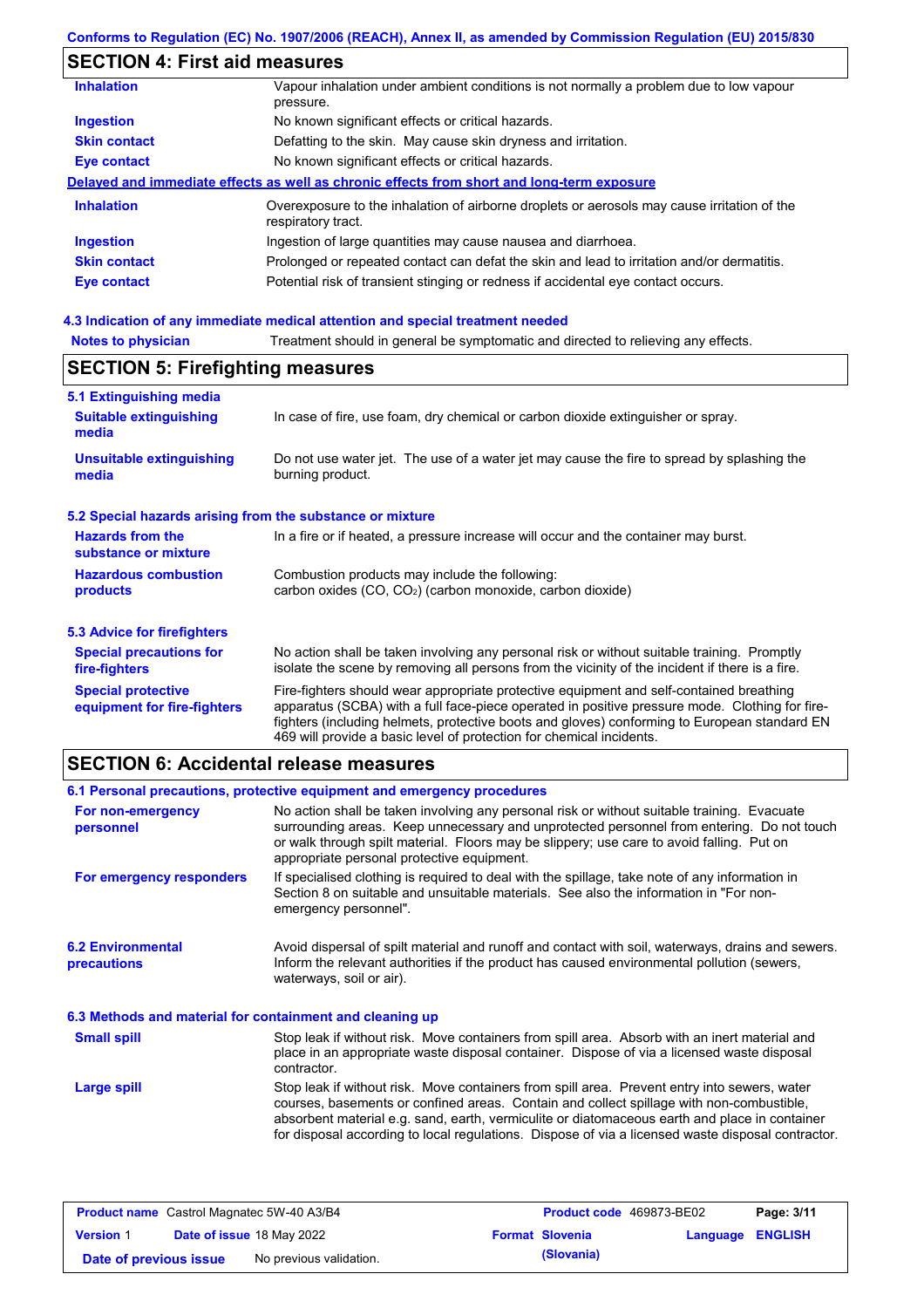### **SECTION 6: Accidental release measures**

| 6.4 Reference to other | See Section 1 for emergency contact information.                            |
|------------------------|-----------------------------------------------------------------------------|
| sections               | See Section 5 for firefighting measures.                                    |
|                        | See Section 8 for information on appropriate personal protective equipment. |
|                        | See Section 12 for environmental precautions.                               |
|                        | See Section 13 for additional waste treatment information.                  |

### **SECTION 7: Handling and storage**

| 7.1 Precautions for safe handling                                             |                                                                                                                                                                                                                                                                                                                                                                                                                                                                                          |
|-------------------------------------------------------------------------------|------------------------------------------------------------------------------------------------------------------------------------------------------------------------------------------------------------------------------------------------------------------------------------------------------------------------------------------------------------------------------------------------------------------------------------------------------------------------------------------|
| <b>Protective measures</b>                                                    | Put on appropriate personal protective equipment.                                                                                                                                                                                                                                                                                                                                                                                                                                        |
| <b>Advice on general</b><br>occupational hygiene                              | Eating, drinking and smoking should be prohibited in areas where this material is handled,<br>stored and processed. Wash thoroughly after handling. Remove contaminated clothing and<br>protective equipment before entering eating areas. See also Section 8 for additional<br>information on hygiene measures.                                                                                                                                                                         |
| <b>7.2 Conditions for safe</b><br>storage, including any<br>incompatibilities | Store in accordance with local regulations. Store in a dry, cool and well-ventilated area, away<br>from incompatible materials (see Section 10). Keep away from heat and direct sunlight. Keep<br>container tightly closed and sealed until ready for use. Containers that have been opened must<br>be carefully resealed and kept upright to prevent leakage. Store and use only in equipment/<br>containers designed for use with this product. Do not store in unlabelled containers. |
| <b>Not suitable</b>                                                           | Prolonged exposure to elevated temperature                                                                                                                                                                                                                                                                                                                                                                                                                                               |
| 7.3 Specific end use(s)                                                       |                                                                                                                                                                                                                                                                                                                                                                                                                                                                                          |
| <b>Recommendations</b>                                                        | See section 1.2 and Exposure scenarios in annex, if applicable.                                                                                                                                                                                                                                                                                                                                                                                                                          |
|                                                                               | CECTION 0. Evansure controlate research protection                                                                                                                                                                                                                                                                                                                                                                                                                                       |

### **SECTION 8: Exposure controls/personal protection**

#### **8.1 Control parameters**

#### **Occupational exposure limits** No exposure limit value known.

Whilst specific OELs for certain components may be shown in this section, other components may be present in any mist, vapour or dust produced. Therefore, the specific OELs may not be applicable to the product as a whole and are provided for guidance only.

**Recommended monitoring procedures**

If this product contains ingredients with exposure limits, personal, workplace atmosphere or biological monitoring may be required to determine the effectiveness of the ventilation or other control measures and/or the necessity to use respiratory protective equipment. Reference should be made to monitoring standards, such as the following: European Standard EN 689 (Workplace atmospheres - Guidance for the assessment of exposure by inhalation to chemical agents for comparison with limit values and measurement strategy) European Standard EN 14042 (Workplace atmospheres - Guide for the application and use of procedures for the assessment of exposure to chemical and biological agents) European Standard EN 482 (Workplace atmospheres - General requirements for the performance of procedures for the measurement of chemical agents) Reference to national guidance documents for methods for the determination of hazardous substances will also be required.

### **Derived No Effect Level**

No DNELs/DMELs available.

#### **Predicted No Effect Concentration**

No PNECs available

**Version** 1

| <b>8.2 Exposure controls</b><br>Provide exhaust ventilation or other engineering controls to keep the relevant airborne<br><b>Appropriate engineering</b><br>concentrations below their respective occupational exposure limits.<br><b>controls</b><br>All activities involving chemicals should be assessed for their risks to health, to ensure<br>exposures are adequately controlled. Personal protective equipment should only be considered<br>after other forms of control measures (e.g. engineering controls) have been suitably evaluated.<br>Personal protective equipment should conform to appropriate standards, be suitable for use, be<br>kept in good condition and properly maintained.<br>Your supplier of personal protective equipment should be consulted for advice on selection and<br>appropriate standards. For further information contact your national organisation for standards.<br>The final choice of protective equipment will depend upon a risk assessment. It is important to<br>ensure that all items of personal protective equipment are compatible. |                                                                    |                                                                                                                                                                                       |            |
|----------------------------------------------------------------------------------------------------------------------------------------------------------------------------------------------------------------------------------------------------------------------------------------------------------------------------------------------------------------------------------------------------------------------------------------------------------------------------------------------------------------------------------------------------------------------------------------------------------------------------------------------------------------------------------------------------------------------------------------------------------------------------------------------------------------------------------------------------------------------------------------------------------------------------------------------------------------------------------------------------------------------------------------------------------------------------------------------|--------------------------------------------------------------------|---------------------------------------------------------------------------------------------------------------------------------------------------------------------------------------|------------|
| <b>Individual protection measures</b>                                                                                                                                                                                                                                                                                                                                                                                                                                                                                                                                                                                                                                                                                                                                                                                                                                                                                                                                                                                                                                                        |                                                                    |                                                                                                                                                                                       |            |
| <b>Hygiene measures</b>                                                                                                                                                                                                                                                                                                                                                                                                                                                                                                                                                                                                                                                                                                                                                                                                                                                                                                                                                                                                                                                                      | stations and safety showers are close to the workstation location. | Wash hands, forearms and face thoroughly after handling chemical products, before eating,<br>smoking and using the lavatory and at the end of the working period. Ensure that eyewash |            |
| <b>Respiratory protection</b>                                                                                                                                                                                                                                                                                                                                                                                                                                                                                                                                                                                                                                                                                                                                                                                                                                                                                                                                                                                                                                                                |                                                                    |                                                                                                                                                                                       |            |
| <b>Product name</b> Castrol Magnatec 5W-40 A3/B4                                                                                                                                                                                                                                                                                                                                                                                                                                                                                                                                                                                                                                                                                                                                                                                                                                                                                                                                                                                                                                             |                                                                    | <b>Product code</b> 469873-BE02                                                                                                                                                       | Page: 4/11 |

**Date of issue** 18 May 2022 **Format Slovenia Language ENGLISH**

**Date of previous issue** No previous validation. **(Slovania)**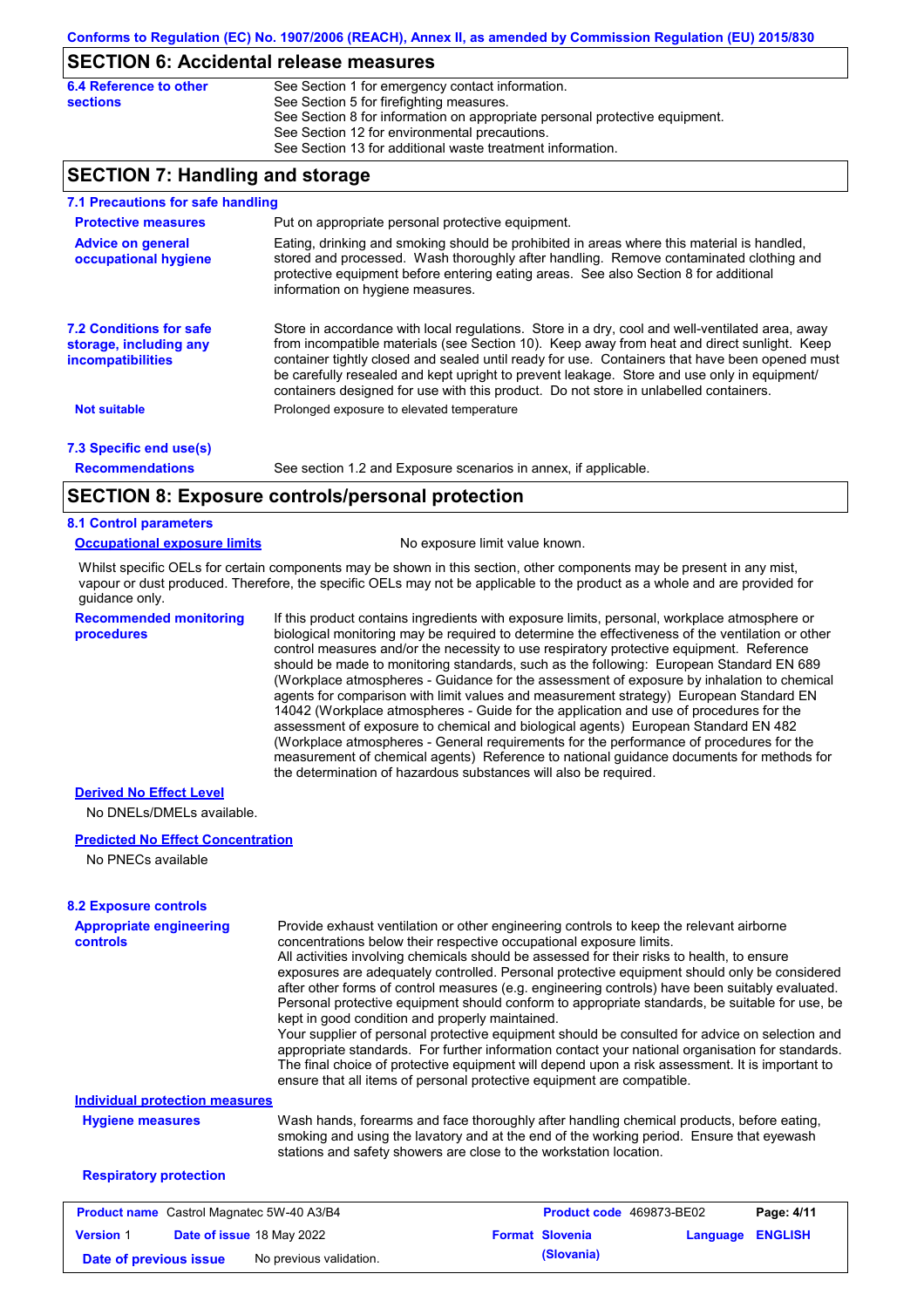# **SECTION 8: Exposure controls/personal protection**

|                            | In case of insufficient ventilation, wear suitable respiratory equipment.<br>The correct choice of respiratory protection depends upon the chemicals being handled, the<br>conditions of work and use, and the condition of the respiratory equipment. Safety procedures<br>should be developed for each intended application. Respiratory protection equipment should<br>therefore be chosen in consultation with the supplier/manufacturer and with a full assessment<br>of the working conditions.                                                                                                                                             |
|----------------------------|---------------------------------------------------------------------------------------------------------------------------------------------------------------------------------------------------------------------------------------------------------------------------------------------------------------------------------------------------------------------------------------------------------------------------------------------------------------------------------------------------------------------------------------------------------------------------------------------------------------------------------------------------|
| <b>Eye/face protection</b> | Safety glasses with side shields.                                                                                                                                                                                                                                                                                                                                                                                                                                                                                                                                                                                                                 |
| <b>Skin protection</b>     |                                                                                                                                                                                                                                                                                                                                                                                                                                                                                                                                                                                                                                                   |
| <b>Hand protection</b>     | <b>General Information:</b>                                                                                                                                                                                                                                                                                                                                                                                                                                                                                                                                                                                                                       |
|                            | Because specific work environments and material handling practices vary, safety procedures<br>should be developed for each intended application. The correct choice of protective gloves<br>depends upon the chemicals being handled, and the conditions of work and use. Most gloves<br>provide protection for only a limited time before they must be discarded and replaced (even the<br>best chemically resistant gloves will break down after repeated chemical exposures).                                                                                                                                                                  |
|                            | Gloves should be chosen in consultation with the supplier / manufacturer and taking account of<br>a full assessment of the working conditions.                                                                                                                                                                                                                                                                                                                                                                                                                                                                                                    |
|                            | Recommended: Nitrile gloves.<br><b>Breakthrough time:</b>                                                                                                                                                                                                                                                                                                                                                                                                                                                                                                                                                                                         |
|                            | Breakthrough time data are generated by glove manufacturers under laboratory test conditions<br>and represent how long a glove can be expected to provide effective permeation resistance. It<br>is important when following breakthrough time recommendations that actual workplace<br>conditions are taken into account. Always consult with your glove supplier for up-to-date<br>technical information on breakthrough times for the recommended glove type.<br>Our recommendations on the selection of gloves are as follows:                                                                                                                |
|                            | Continuous contact:                                                                                                                                                                                                                                                                                                                                                                                                                                                                                                                                                                                                                               |
|                            | Gloves with a minimum breakthrough time of 240 minutes, or >480 minutes if suitable gloves<br>can be obtained.<br>If suitable gloves are not available to offer that level of protection, gloves with shorter<br>breakthrough times may be acceptable as long as appropriate glove maintenance and<br>replacement regimes are determined and adhered to.                                                                                                                                                                                                                                                                                          |
|                            | Short-term / splash protection:                                                                                                                                                                                                                                                                                                                                                                                                                                                                                                                                                                                                                   |
|                            | Recommended breakthrough times as above.<br>It is recognised that for short-term, transient exposures, gloves with shorter breakthrough times<br>may commonly be used. Therefore, appropriate maintenance and replacement regimes must<br>be determined and rigorously followed.                                                                                                                                                                                                                                                                                                                                                                  |
|                            | <b>Glove Thickness:</b>                                                                                                                                                                                                                                                                                                                                                                                                                                                                                                                                                                                                                           |
|                            | For general applications, we recommend gloves with a thickness typically greater than 0.35 mm.                                                                                                                                                                                                                                                                                                                                                                                                                                                                                                                                                    |
|                            | It should be emphasised that glove thickness is not necessarily a good predictor of glove<br>resistance to a specific chemical, as the permeation efficiency of the glove will be dependent<br>on the exact composition of the glove material. Therefore, glove selection should also be based<br>on consideration of the task requirements and knowledge of breakthrough times.<br>Glove thickness may also vary depending on the glove manufacturer, the glove type and the<br>glove model. Therefore, the manufacturers' technical data should always be taken into account<br>to ensure selection of the most appropriate glove for the task. |
|                            | Note: Depending on the activity being conducted, gloves of varying thickness may be required<br>for specific tasks. For example:                                                                                                                                                                                                                                                                                                                                                                                                                                                                                                                  |
|                            | • Thinner gloves (down to 0.1 mm or less) may be required where a high degree of manual<br>dexterity is needed. However, these gloves are only likely to give short duration protection and<br>would normally be just for single use applications, then disposed of.                                                                                                                                                                                                                                                                                                                                                                              |
|                            | • Thicker gloves (up to 3 mm or more) may be required where there is a mechanical (as well<br>as a chemical) risk i.e. where there is abrasion or puncture potential.                                                                                                                                                                                                                                                                                                                                                                                                                                                                             |

| <b>Product name</b> Castrol Magnatec 5W-40 A3/B4 |  | <b>Product code</b> 469873-BE02 | Page: 5/11 |                        |  |                         |
|--------------------------------------------------|--|---------------------------------|------------|------------------------|--|-------------------------|
| <b>Version 1</b>                                 |  | Date of issue 18 May 2022       |            | <b>Format Slovenia</b> |  | <b>Language ENGLISH</b> |
| Date of previous issue                           |  | No previous validation.         |            | (Slovania)             |  |                         |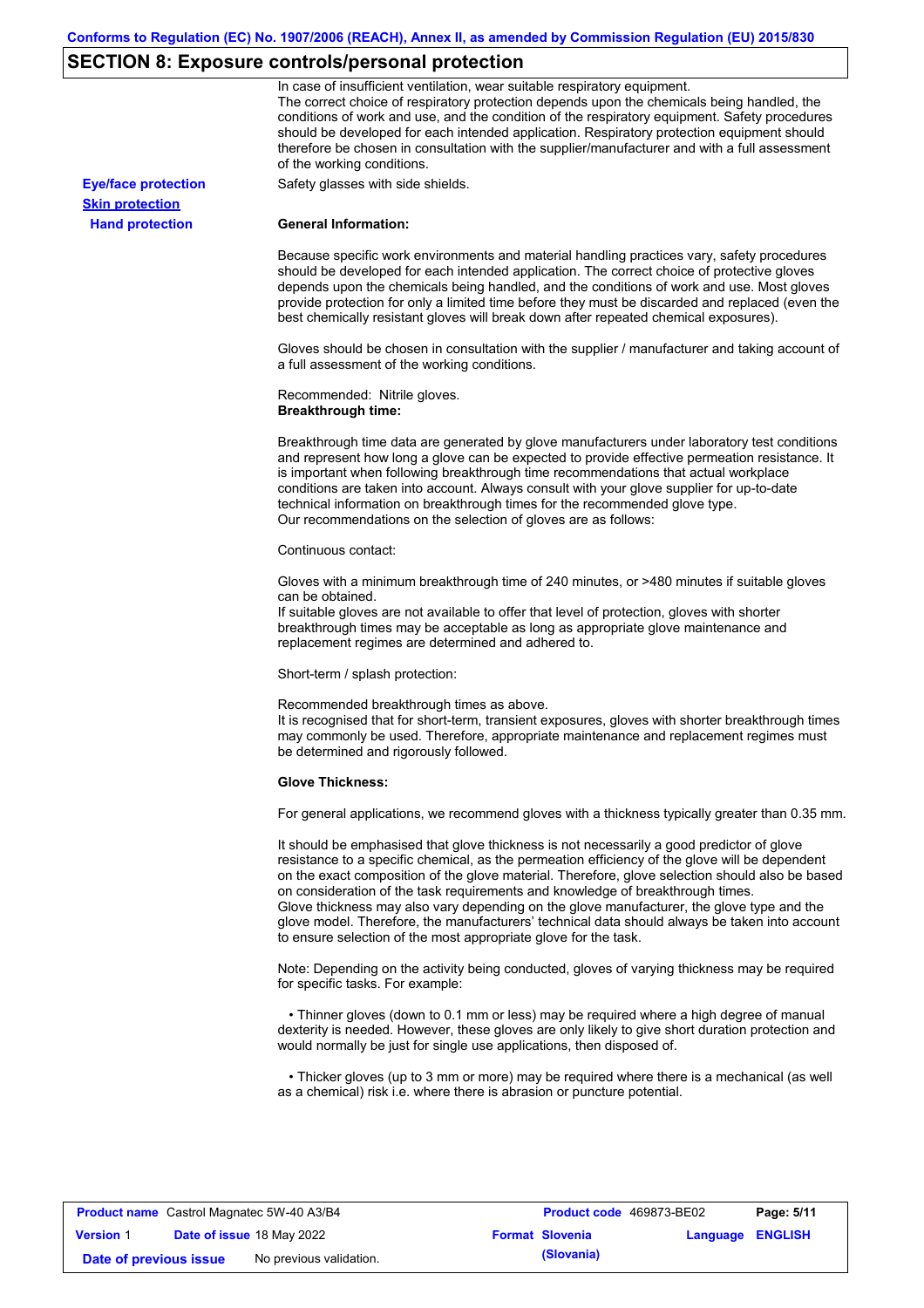# **SECTION 8: Exposure controls/personal protection**

| <b>Skin and body</b>                             | Use of protective clothing is good industrial practice.                                                                                                                                                                                                                                                                                                                                                                                                                                                                                                                                               |
|--------------------------------------------------|-------------------------------------------------------------------------------------------------------------------------------------------------------------------------------------------------------------------------------------------------------------------------------------------------------------------------------------------------------------------------------------------------------------------------------------------------------------------------------------------------------------------------------------------------------------------------------------------------------|
|                                                  | Personal protective equipment for the body should be selected based on the task being<br>performed and the risks involved and should be approved by a specialist before handling this<br>product.<br>Cotton or polyester/cotton overalls will only provide protection against light superficial<br>contamination that will not soak through to the skin. Overalls should be laundered on a regular<br>basis. When the risk of skin exposure is high (e.g. when cleaning up spillages or if there is a<br>risk of splashing) then chemical resistant aprons and/or impervious chemical suits and boots |
|                                                  | will be required.                                                                                                                                                                                                                                                                                                                                                                                                                                                                                                                                                                                     |
| <b>Refer to standards:</b>                       | Respiratory protection: EN 529<br>Gloves: EN 420, EN 374<br>Eye protection: EN 166<br>Filtering half-mask: EN 149<br>Filtering half-mask with valve: EN 405<br>Half-mask: EN 140 plus filter<br>Full-face mask: EN 136 plus filter<br>Particulate filters: EN 143<br>Gas/combined filters: EN 14387                                                                                                                                                                                                                                                                                                   |
| <b>Environmental exposure</b><br><b>controls</b> | Emissions from ventilation or work process equipment should be checked to ensure they<br>comply with the requirements of environmental protection legislation. In some cases, fume<br>scrubbers, filters or engineering modifications to the process equipment will be necessary to<br>reduce emissions to acceptable levels.                                                                                                                                                                                                                                                                         |

## **SECTION 9: Physical and chemical properties**

The conditions of measurement of all properties are at standard temperature and pressure unless otherwise indicated.

### **9.1 Information on basic physical and chemical properties**

| <b>Appearance</b>                                      |                                              |
|--------------------------------------------------------|----------------------------------------------|
| <b>Physical state</b>                                  | Liquid.                                      |
| <b>Colour</b>                                          | Amber. [Light]                               |
| <b>Odour</b>                                           | Not available.                               |
| <b>Odour threshold</b>                                 | Not available.                               |
| рH                                                     | Not applicable.                              |
| <b>Melting point/freezing point</b>                    | Not available.                               |
| Initial boiling point and boiling                      | Not available.                               |
| range                                                  |                                              |
| <b>Pour point</b>                                      | -42 $^{\circ}$ C                             |
| <b>Flash point</b>                                     | Closed cup: 203°C (397.4°F) [Pensky-Martens] |
| <b>Evaporation rate</b>                                | Not available.                               |
| Flammability (solid, gas)                              | Not available.                               |
| <b>Upper/lower flammability or</b><br>explosive limits | Not available.                               |
| Vapour pressure                                        | Not available.                               |

**Date of previous issue** No previous validation. **All in the Slovania** (Slovania)

|                                                  |                                                                                |        |         | Vapour Pressure at 20°C  |          |     | Vapour pressure at 50°C    |
|--------------------------------------------------|--------------------------------------------------------------------------------|--------|---------|--------------------------|----------|-----|----------------------------|
|                                                  | Ingredient name mm Hg kPa                                                      |        |         | <b>Method</b>            | mm<br>Hg | kPa | <b>Method</b>              |
|                                                  | Distillates (petroleum),<br>hydrotreated heavy<br>paraffinic                   | < 0.08 | < 0.011 | <b>ASTM D 5191</b>       |          |     |                            |
|                                                  | Distillates (petroleum),<br>hydrotreated heavy<br>paraffinic                   | < 0.08 | < 0.011 | <b>ASTM D 5191</b>       |          |     |                            |
|                                                  | Distillates (petroleum),<br>solvent-dewaxed<br>heavy paraffinic                | < 0.08 | < 0.011 | <b>ASTM D 5191</b>       |          |     |                            |
|                                                  | Lubricating oils<br>(petroleum), C15-30,<br>hydrotreated neutral oil-<br>based | < 0.08 | < 0.011 | <b>ASTM D 5191</b>       |          |     |                            |
|                                                  | Lubricating oils<br>(petroleum), C20-50,<br>hydrotreated neutral oil-<br>based | < 0.08 | < 0.011 | <b>ASTM D 5191</b>       |          |     |                            |
| <b>Vapour density</b>                            | Not available.                                                                 |        |         |                          |          |     |                            |
| <b>Product name</b> Castrol Magnatec 5W-40 A3/B4 |                                                                                |        |         | Product code 469873-BE02 |          |     | Page: 6/11                 |
| <b>Version 1</b><br>Date of issue 18 May 2022    |                                                                                |        |         | <b>Format Slovenia</b>   |          |     | <b>ENGLISH</b><br>Language |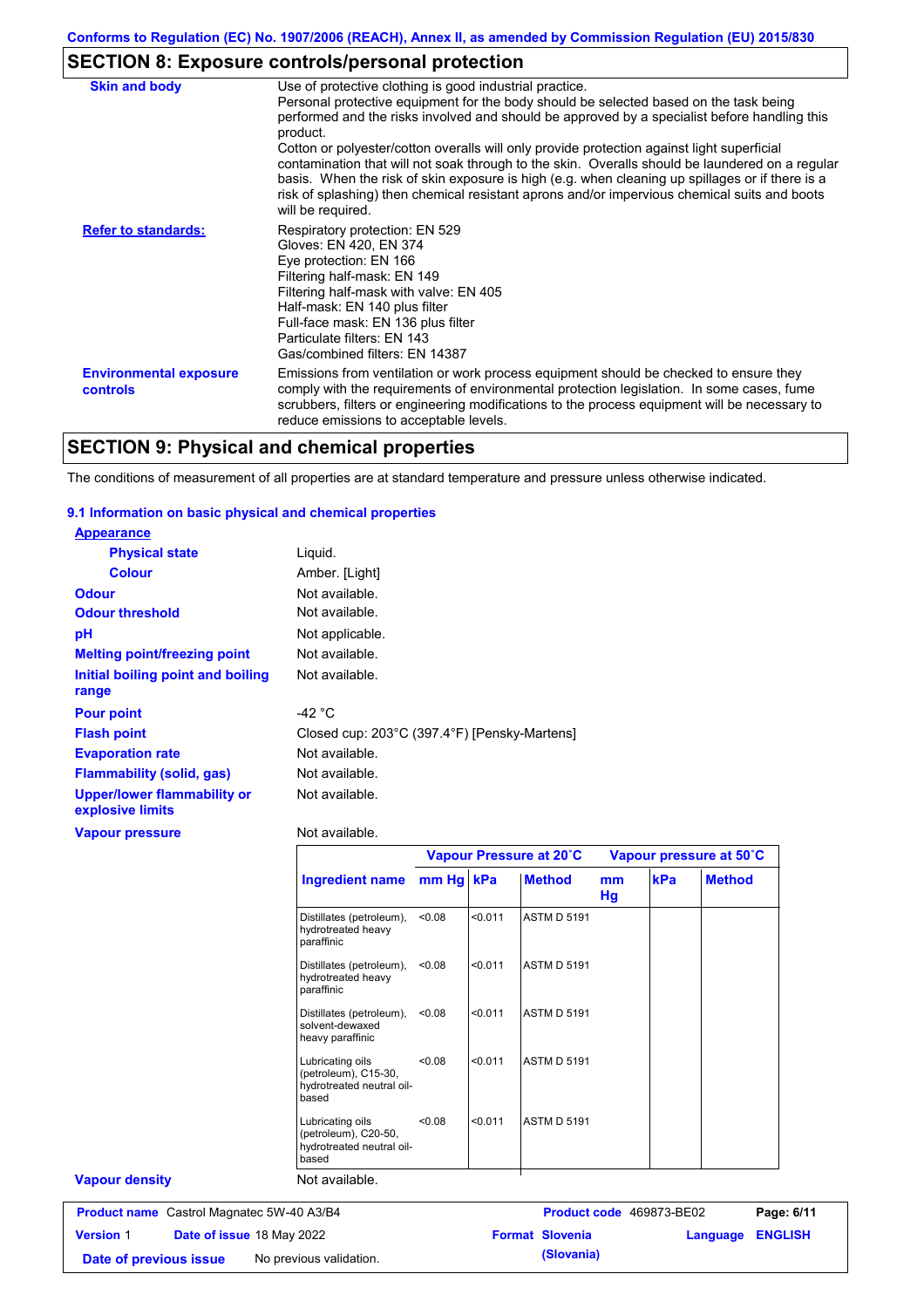# **SECTION 9: Physical and chemical properties**

| <b>Relative density</b>                    | Not available.                                                                                                                         |
|--------------------------------------------|----------------------------------------------------------------------------------------------------------------------------------------|
| <b>Density</b>                             | $\leq$ 1000 kg/m <sup>3</sup> (<1 g/cm <sup>3</sup> ) at 15 <sup>°</sup> C                                                             |
| <b>Solubility(ies)</b>                     | insoluble in water.                                                                                                                    |
| Partition coefficient: n-octanol/<br>water | Not applicable.                                                                                                                        |
| <b>Auto-ignition temperature</b>           | Not available.                                                                                                                         |
| <b>Decomposition temperature</b>           | Not available.                                                                                                                         |
| <b>Viscosity</b>                           | Kinematic: 86 mm <sup>2</sup> /s (86 cSt) at $40^{\circ}$ C<br>Kinematic: 13.5 to 16.2 mm <sup>2</sup> /s (13.5 to 16.2 cSt) at 100 °C |
| <b>Explosive properties</b>                | Not available.                                                                                                                         |
| <b>Oxidising properties</b>                | Not available.                                                                                                                         |
| <b>Particle characteristics</b>            |                                                                                                                                        |
| <b>Median particle size</b>                | Not applicable.                                                                                                                        |

**9.2 Other information** No additional information.

# **SECTION 10: Stability and reactivity**

| <b>10.1 Reactivity</b>                            | No specific test data available for this product. Refer to Conditions to avoid and Incompatible<br>materials for additional information.                                |
|---------------------------------------------------|-------------------------------------------------------------------------------------------------------------------------------------------------------------------------|
| <b>10.2 Chemical stability</b>                    | The product is stable.                                                                                                                                                  |
| <b>10.3 Possibility of</b><br>hazardous reactions | Under normal conditions of storage and use, hazardous reactions will not occur.<br>Under normal conditions of storage and use, hazardous polymerisation will not occur. |
| <b>10.4 Conditions to avoid</b>                   | Avoid all possible sources of ignition (spark or flame).                                                                                                                |
| <b>10.5 Incompatible materials</b>                | Reactive or incompatible with the following materials: oxidising materials.                                                                                             |
| <b>10.6 Hazardous</b><br>decomposition products   | Under normal conditions of storage and use, hazardous decomposition products should not be<br>produced.                                                                 |
|                                                   |                                                                                                                                                                         |

# **SECTION 11: Toxicological information**

| 11.1 Information on toxicological effects          |                                                                                                                   |                                                  |          |                |  |  |
|----------------------------------------------------|-------------------------------------------------------------------------------------------------------------------|--------------------------------------------------|----------|----------------|--|--|
| <b>Acute toxicity estimates</b><br>Not available.  |                                                                                                                   |                                                  |          |                |  |  |
| <b>Information on likely</b><br>routes of exposure |                                                                                                                   | Routes of entry anticipated: Dermal, Inhalation. |          |                |  |  |
| <b>Potential acute health effects</b>              |                                                                                                                   |                                                  |          |                |  |  |
| <b>Inhalation</b>                                  | Vapour inhalation under ambient conditions is not normally a problem due to low vapour<br>pressure.               |                                                  |          |                |  |  |
| <b>Ingestion</b>                                   | No known significant effects or critical hazards.                                                                 |                                                  |          |                |  |  |
| <b>Skin contact</b>                                | Defatting to the skin. May cause skin dryness and irritation.                                                     |                                                  |          |                |  |  |
| <b>Eye contact</b>                                 | No known significant effects or critical hazards.                                                                 |                                                  |          |                |  |  |
|                                                    | <b>Symptoms related to the physical, chemical and toxicological characteristics</b>                               |                                                  |          |                |  |  |
| <b>Inhalation</b>                                  | No specific data.                                                                                                 |                                                  |          |                |  |  |
| <b>Ingestion</b>                                   | No specific data.                                                                                                 |                                                  |          |                |  |  |
| <b>Skin contact</b>                                | Adverse symptoms may include the following:<br><i>irritation</i><br>dryness<br>cracking                           |                                                  |          |                |  |  |
| <b>Eye contact</b>                                 | No specific data.                                                                                                 |                                                  |          |                |  |  |
|                                                    | Delayed and immediate effects as well as chronic effects from short and long-term exposure                        |                                                  |          |                |  |  |
| <b>Inhalation</b>                                  | Overexposure to the inhalation of airborne droplets or aerosols may cause irritation of the<br>respiratory tract. |                                                  |          |                |  |  |
| <b>Ingestion</b>                                   | Ingestion of large quantities may cause nausea and diarrhoea.                                                     |                                                  |          |                |  |  |
| <b>Skin contact</b>                                | Prolonged or repeated contact can defat the skin and lead to irritation and/or dermatitis.                        |                                                  |          |                |  |  |
| Product name Castrol Magnatec 5W-40 A3/B4          |                                                                                                                   | Product code 469873-BE02                         |          | Page: 7/11     |  |  |
| <b>Version 1</b><br>Date of issue 18 May 2022      |                                                                                                                   | <b>Format Slovenia</b>                           | Language | <b>ENGLISH</b> |  |  |
| Date of previous issue                             | No previous validation.                                                                                           | (Slovania)                                       |          |                |  |  |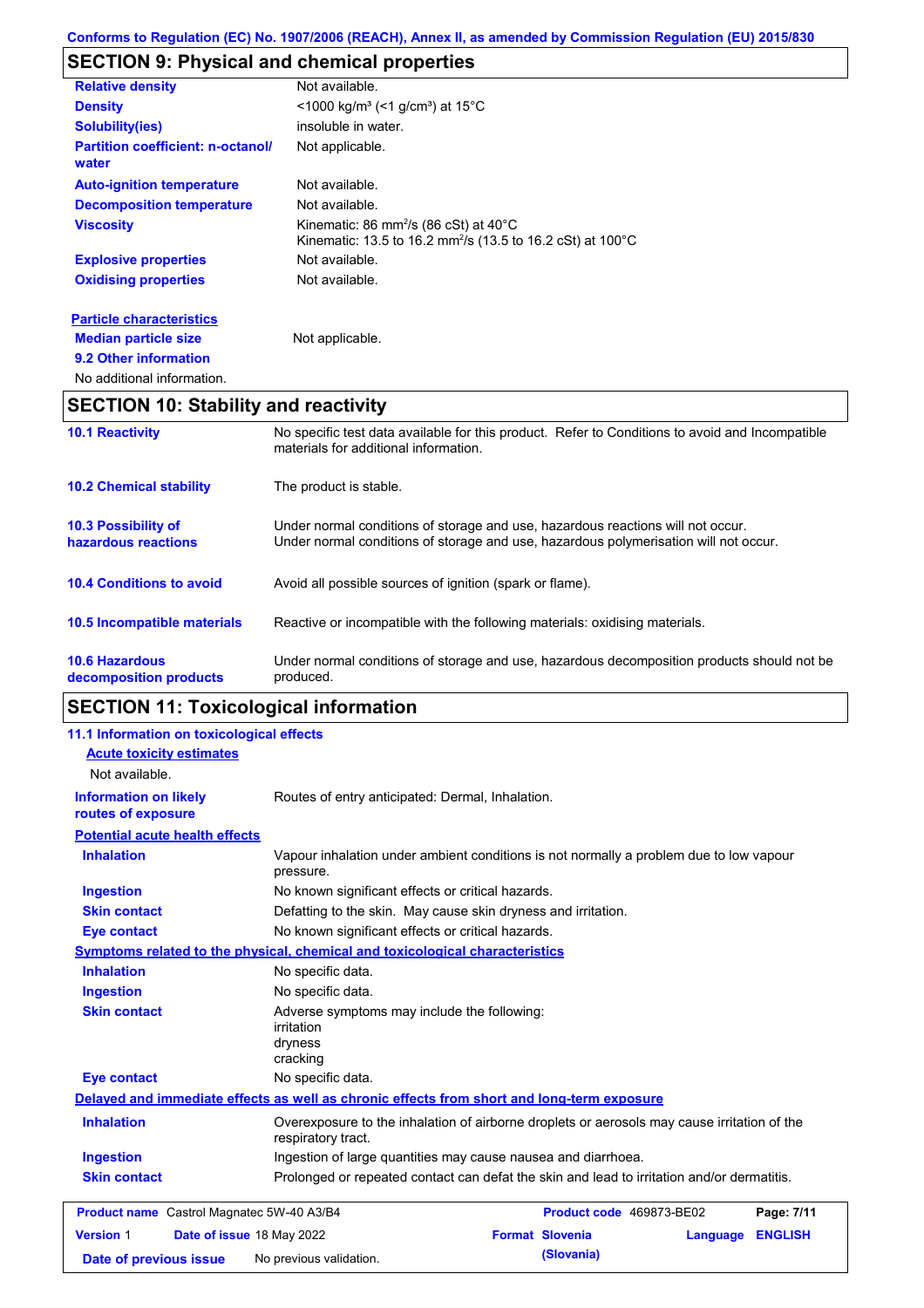## **SECTION 11: Toxicological information**

| <b>Eye contact</b>                      | Potential risk of transient stinging or redness if accidental eye contact occurs.                                                                                                                                                                                                                                                                                                                        |
|-----------------------------------------|----------------------------------------------------------------------------------------------------------------------------------------------------------------------------------------------------------------------------------------------------------------------------------------------------------------------------------------------------------------------------------------------------------|
| <b>Potential chronic health effects</b> |                                                                                                                                                                                                                                                                                                                                                                                                          |
| General                                 | USED ENGINE OILS<br>Combustion products resulting from the operation of internal combustion engines contaminate<br>engine oils during use. Used engine oil may contain hazardous components which have the<br>potential to cause skin cancer. Frequent or prolonged contact with all types and makes of used<br>engine oil must therefore be avoided and a high standard of personal hygiene maintained. |
| <b>Carcinogenicity</b>                  | No known significant effects or critical hazards.                                                                                                                                                                                                                                                                                                                                                        |
| <b>Mutagenicity</b>                     | No known significant effects or critical hazards.                                                                                                                                                                                                                                                                                                                                                        |
| <b>Developmental effects</b>            | No known significant effects or critical hazards.                                                                                                                                                                                                                                                                                                                                                        |
| <b>Fertility effects</b>                | No known significant effects or critical hazards.                                                                                                                                                                                                                                                                                                                                                        |

## **SECTION 12: Ecological information**

| <b>12.1 Toxicity</b>         |                             |
|------------------------------|-----------------------------|
| <b>Environmental hazards</b> | Not classified as dangerous |

#### **12.2 Persistence and degradability**

Expected to be biodegradable.

#### **12.3 Bioaccumulative potential**

This product is not expected to bioaccumulate through food chains in the environment.

| <b>12.4 Mobility in soil</b>                            |                                                                      |
|---------------------------------------------------------|----------------------------------------------------------------------|
| <b>Soil/water partition</b><br><b>coefficient (Koc)</b> | Not available.                                                       |
| <b>Mobility</b>                                         | Spillages may penetrate the soil causing ground water contamination. |

### **12.5 Results of PBT and vPvB assessment**

Product does not meet the criteria for PBT or vPvB according to Regulation (EC) No. 1907/2006, Annex XIII.

#### **12.6 Other adverse effects**

| Other ecological information Spills may form a film on water surfaces causing physical damage to organisms. Oxygen |
|--------------------------------------------------------------------------------------------------------------------|
| transfer could also be impaired.                                                                                   |

# **SECTION 13: Disposal considerations**

| <b>13.1 Waste treatment methods</b> |                                                                                                                                                                      |
|-------------------------------------|----------------------------------------------------------------------------------------------------------------------------------------------------------------------|
| <b>Product</b>                      |                                                                                                                                                                      |
| <b>Methods of disposal</b>          | Where possible, arrange for product to be recycled. Dispose of via an authorised person/<br>licensed waste disposal contractor in accordance with local regulations. |
| <b>Hazardous waste</b>              | Yes.                                                                                                                                                                 |
| European waste catalogue (EWC)      |                                                                                                                                                                      |
|                                     |                                                                                                                                                                      |

| Waste code | <b>Waste designation</b>                                         |
|------------|------------------------------------------------------------------|
| 13 02 05*  | Imineral-based non-chlorinated engine, gear and lubricating oils |

However, deviation from the intended use and/or the presence of any potential contaminants may require an alternative waste disposal code to be assigned by the end user.

| <b>Packaging</b>           |                                                                                                                                                                                                                                         |
|----------------------------|-----------------------------------------------------------------------------------------------------------------------------------------------------------------------------------------------------------------------------------------|
| <b>Methods of disposal</b> | Where possible, arrange for product to be recycled. Dispose of via an authorised person/<br>licensed waste disposal contractor in accordance with local regulations.                                                                    |
| <b>Special precautions</b> | This material and its container must be disposed of in a safe way. Empty containers or liners<br>may retain some product residues. Avoid dispersal of spilt material and runoff and contact with<br>soil, waterways, drains and sewers. |
| Slovenia - Hazardous waste | This product is classified as dangerous according to Slovenian waste treatment rules [Ur.l. RS.]<br>No. 45/2000 as amended and adapted].                                                                                                |
| <b>References</b>          | Commission 2014/955/EU<br>Directive 2008/98/EC                                                                                                                                                                                          |

| <b>Product name</b> Castrol Magnatec 5W-40 A3/B4 |  | <b>Product code</b> 469873-BE02  |  | Page: 8/11             |                         |  |
|--------------------------------------------------|--|----------------------------------|--|------------------------|-------------------------|--|
| <b>Version 1</b>                                 |  | <b>Date of issue 18 May 2022</b> |  | <b>Format Slovenia</b> | <b>Language ENGLISH</b> |  |
| Date of previous issue                           |  | No previous validation.          |  | (Slovania)             |                         |  |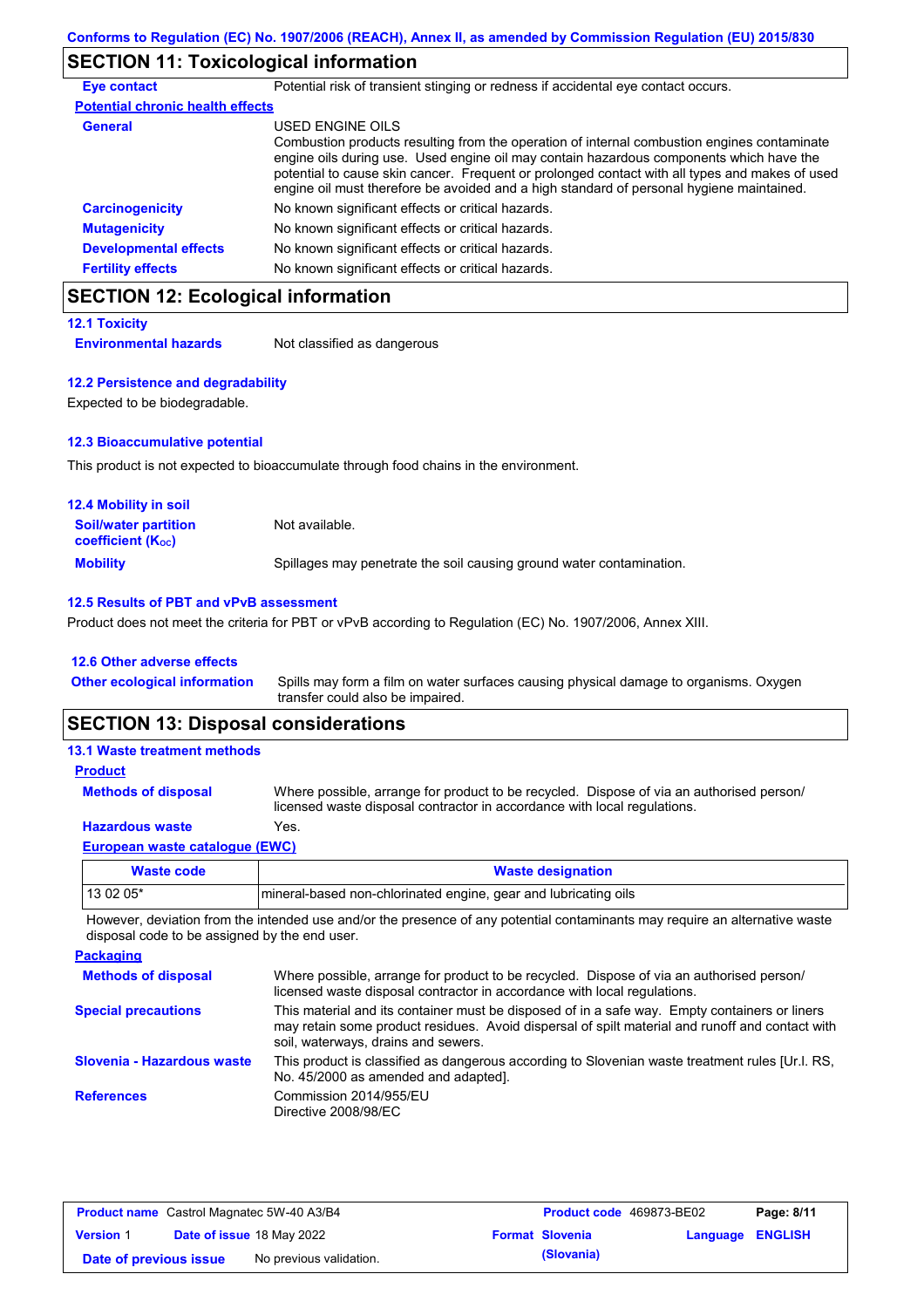#### - - - - - - - - - Not regulated. Not regulated. Not regulated. - - - **SECTION 14: Transport information ADR/RID IMDG IATA 14.1 UN number 14.2 UN proper shipping name 14.3 Transport hazard class(es) 14.4 Packing group ADN Additional information 14.5 Environmental hazards** No. 1980 | No. 1980 | No. 1980 | No. 1980 | No. 1980 | No. 1980 | No. 1980 | No. 1980 | No. 1980 | No. 1980 | Not regulated. - -<br>No. - -

**14.6 Special precautions for user** Not available.

**14.7 Transport in bulk according to IMO instruments**

Not available.

### **SECTION 15: Regulatory information**

**Other regulations REACH Status** The company, as identified in Section 1, sells this product in the EU in compliance with the current requirements of REACH. **15.1 Safety, health and environmental regulations/legislation specific for the substance or mixture EU Regulation (EC) No. 1907/2006 (REACH) Annex XIV - List of substances subject to authorisation Substances of very high concern** None of the components are listed. All components are listed or exempted. All components are listed or exempted. All components are listed or exempted. At least one component is not listed. All components are active or exempted. All components are listed or exempted. At least one component is not listed. **United States inventory (TSCA 8b) Australia inventory (AIIC) Canada inventory China inventory (IECSC) Japan inventory (CSCL) Korea inventory (KECI) Philippines inventory (PICCS) Taiwan Chemical Substances Inventory (TCSI)** All components are listed or exempted. **Ozone depleting substances (1005/2009/EU)** Not listed. **Prior Informed Consent (PIC) (649/2012/EU)** None of the components are listed. **Annex XIV EU Regulation (EC) No. 1907/2006 (REACH) Annex XVII - Restrictions on the manufacture, placing on the market and use of certain dangerous substances, mixtures and articles** Not applicable.

**Product name** Castrol Magnatec 5W-40 A3/B4 **Product code** 469873-BE02 **Page: 9/11 Version** 1 **Date of issue** 18 May 2022 **Format Slovenia Language ENGLISH Date of previous issue** No previous validation. **(Slovania)**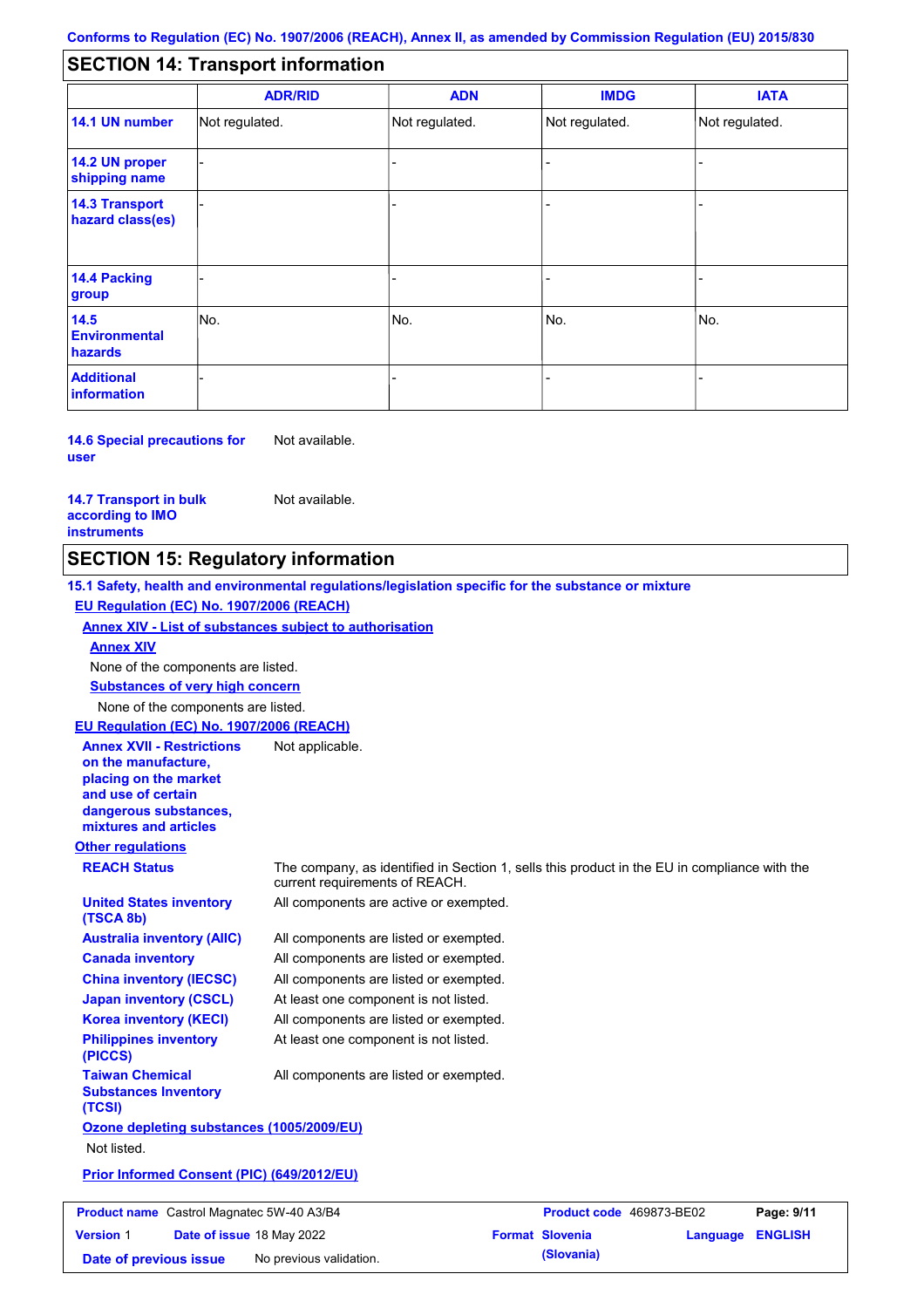## **SECTION 15: Regulatory information**

Not listed.

**Persistent Organic Pollutants** Not listed.

#### **EU - Water framework directive - Priority substances**

None of the components are listed.

### **Seveso Directive**

This product is not controlled under the Seveso Directive.

| <b>15.2 Chemical safety</b> | A Chemical Safety Assessment has been carried out for one or more of the substances within  |
|-----------------------------|---------------------------------------------------------------------------------------------|
| assessment                  | this mixture. A Chemical Safety Assessment has not been carried out for the mixture itself. |

# **SECTION 16: Other information**

| <b>Abbreviations and acronyms</b> | ADN = European Provisions concerning the International Carriage of Dangerous Goods by                                                                                         |
|-----------------------------------|-------------------------------------------------------------------------------------------------------------------------------------------------------------------------------|
|                                   | Inland Waterway                                                                                                                                                               |
|                                   | ADR = The European Agreement concerning the International Carriage of Dangerous Goods by<br>Road                                                                              |
|                                   | ATE = Acute Toxicity Estimate                                                                                                                                                 |
|                                   | BCF = Bioconcentration Factor                                                                                                                                                 |
|                                   | CAS = Chemical Abstracts Service                                                                                                                                              |
|                                   | CLP = Classification, Labelling and Packaging Regulation [Regulation (EC) No. 1272/2008]                                                                                      |
|                                   | CSA = Chemical Safety Assessment                                                                                                                                              |
|                                   | CSR = Chemical Safety Report                                                                                                                                                  |
|                                   | DMEL = Derived Minimal Effect Level                                                                                                                                           |
|                                   | DNEL = Derived No Effect Level                                                                                                                                                |
|                                   | EINECS = European Inventory of Existing Commercial chemical Substances                                                                                                        |
|                                   | ES = Exposure Scenario                                                                                                                                                        |
|                                   | EUH statement = CLP-specific Hazard statement                                                                                                                                 |
|                                   | EWC = European Waste Catalogue                                                                                                                                                |
|                                   | GHS = Globally Harmonized System of Classification and Labelling of Chemicals                                                                                                 |
|                                   | IATA = International Air Transport Association                                                                                                                                |
|                                   | IBC = Intermediate Bulk Container                                                                                                                                             |
|                                   | <b>IMDG</b> = International Maritime Dangerous Goods                                                                                                                          |
|                                   | LogPow = logarithm of the octanol/water partition coefficient                                                                                                                 |
|                                   | MARPOL = International Convention for the Prevention of Pollution From Ships, 1973 as                                                                                         |
|                                   | modified by the Protocol of 1978. ("Marpol" = marine pollution)<br>OECD = Organisation for Economic Co-operation and Development                                              |
|                                   | PBT = Persistent, Bioaccumulative and Toxic                                                                                                                                   |
|                                   | <b>PNEC</b> = Predicted No Effect Concentration                                                                                                                               |
|                                   | REACH = Registration, Evaluation, Authorisation and Restriction of Chemicals Regulation                                                                                       |
|                                   | [Regulation (EC) No. 1907/2006]                                                                                                                                               |
|                                   | RID = The Regulations concerning the International Carriage of Dangerous Goods by Rail                                                                                        |
|                                   | RRN = REACH Registration Number                                                                                                                                               |
|                                   | SADT = Self-Accelerating Decomposition Temperature                                                                                                                            |
|                                   | SVHC = Substances of Very High Concern                                                                                                                                        |
|                                   | STOT-RE = Specific Target Organ Toxicity - Repeated Exposure                                                                                                                  |
|                                   | STOT-SE = Specific Target Organ Toxicity - Single Exposure                                                                                                                    |
|                                   | $TWA = Time$ weighted average                                                                                                                                                 |
|                                   | $UN = United Nations$                                                                                                                                                         |
|                                   | UVCB = Complex hydrocarbon substance                                                                                                                                          |
|                                   | VOC = Volatile Organic Compound                                                                                                                                               |
|                                   | vPvB = Very Persistent and Very Bioaccumulative                                                                                                                               |
|                                   | Varies = may contain one or more of the following 64741-88-4 / RRN 01-2119488706-23,<br>64741-89-5 / RRN 01-2119487067-30, 64741-95-3 / RRN 01-2119487081-40, 64741-96-4/ RRN |
|                                   | 01-2119483621-38, 64742-01-4 / RRN 01-2119488707-21, 64742-44-5 / RRN                                                                                                         |
|                                   | 01-2119985177-24, 64742-45-6, 64742-52-5 / RRN 01-2119467170-45, 64742-53-6 / RRN                                                                                             |
|                                   | 01-2119480375-34, 64742-54-7 / RRN 01-2119484627-25, 64742-55-8 / RRN                                                                                                         |
|                                   | 01-2119487077-29, 64742-56-9 / RRN 01-2119480132-48, 64742-57-0 / RRN                                                                                                         |
|                                   | 01-2119489287-22, 64742-58-1, 64742-62-7 / RRN 01-2119480472-38, 64742-63-8,                                                                                                  |
|                                   | 64742-65-0 / RRN 01-2119471299-27, 64742-70-7 / RRN 01-2119487080-42, 72623-85-9 /                                                                                            |
|                                   | RRN 01-2119555262-43, 72623-86-0 / RRN 01-2119474878-16, 72623-87-1 / RRN                                                                                                     |
|                                   | 01-2119474889-13                                                                                                                                                              |

### **Procedure used to derive the classification according to Regulation (EC) No. 1272/2008 [CLP/GHS]**

| <b>Classification</b>                             |                                                  |  | <b>Justification</b>   |                          |                |
|---------------------------------------------------|--------------------------------------------------|--|------------------------|--------------------------|----------------|
| Not classified.                                   |                                                  |  |                        |                          |                |
|                                                   | <b>Product name</b> Castrol Magnatec 5W-40 A3/B4 |  |                        | Product code 469873-BE02 | Page: 10/11    |
| <b>Version 1</b>                                  | Date of issue 18 May 2022                        |  | <b>Format Slovenia</b> | Language                 | <b>ENGLISH</b> |
| No previous validation.<br>Date of previous issue |                                                  |  | (Slovania)             |                          |                |